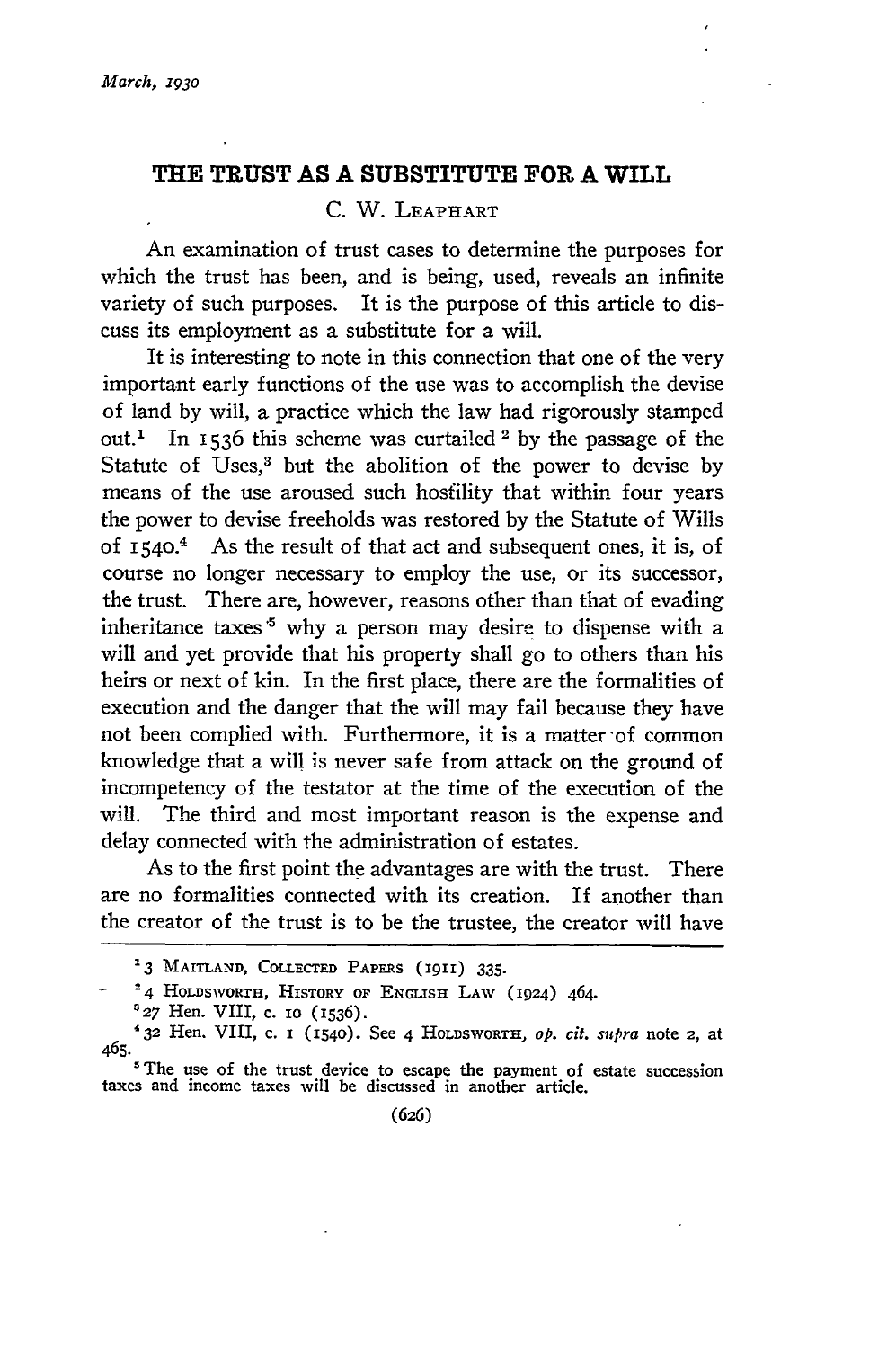to take the steps necessary to transfer title to the trust property. If the creator is seeking to make himself trustee, any form of words that will show his intention to hold in trust will be sufficient in the case of personal property, $6$  while in the case of real property there will have to be some written memorandum to satisfy the prevailing Statute of Frauds.

As to the second point, just as in the case of wills, so in the case of trusts, attacks are made upon the validity of the trust because of the incompetency of the creator at the time of the creation of the trust. Any comparison of the respective numbers of the attacks would be valueless without a knowledge of the comparative number of trusts which are created in circumstances similar to those under which wills are executed. On this question the books do not contain nearly so many cases dealing with trusts as cases dealing with wills, but such attacks may well increase as the 'use of the trust device for this purpose increases.

As to the third and most important reason, the advantages are again with the trust. The expense of administration of estates varies with the state. That there is considerable expense and delay in the settlement is a matter of such common knowledge that we shall not attempt to cite any cases on the point. With the trust device there need be no delay and in some instances no expense at all,<sup>7</sup> while in others there is merely the trustee's fee. The expenses are largely in the control of the creator.<sup>8</sup> The trust process is so clearly superior on this score that, especially in the case of small estates, it may be well worth while to use the trust if testamentary results can be obtained by it.

What can be accomplished by means of the trust that makes it a satisfactory substitute for a will? First, the trust will be good and will not fall within the scope of the laws governing wills

627

<sup>&</sup>lt;sup>6</sup> There are many recent cases reiterating the proposition, in some of which<br>the court has gone to great lengths to find a trust. Morgan v. Hayward,<br>II5 Miss. 354, 76 So. 262 (1917); In re Horkan's Estate, 198 Wis. 286, N. W. 438 (1929); Neal v. Bryant, 291 Mo. 81, 235 S. W. 1075 (1921); Adamson v. Black Rock Power and Irrigation Co., 297 Fed. 905 (C. C. A. 9th 1924); Union Trust Co. v. McCaughn, 24 F. (2d) 459 (E. D. Pa. 1927); Sturgis v. Citizens Bank, **152 Md.** 654, **137** Atl. **378** (927).

<sup>&</sup>quot;See the tentative trust cases discussed *infra* page 634 *et* seq. 'For figures see STEPHENsoN, **LmNG** TRuSTS (1926) **273** *et seq.*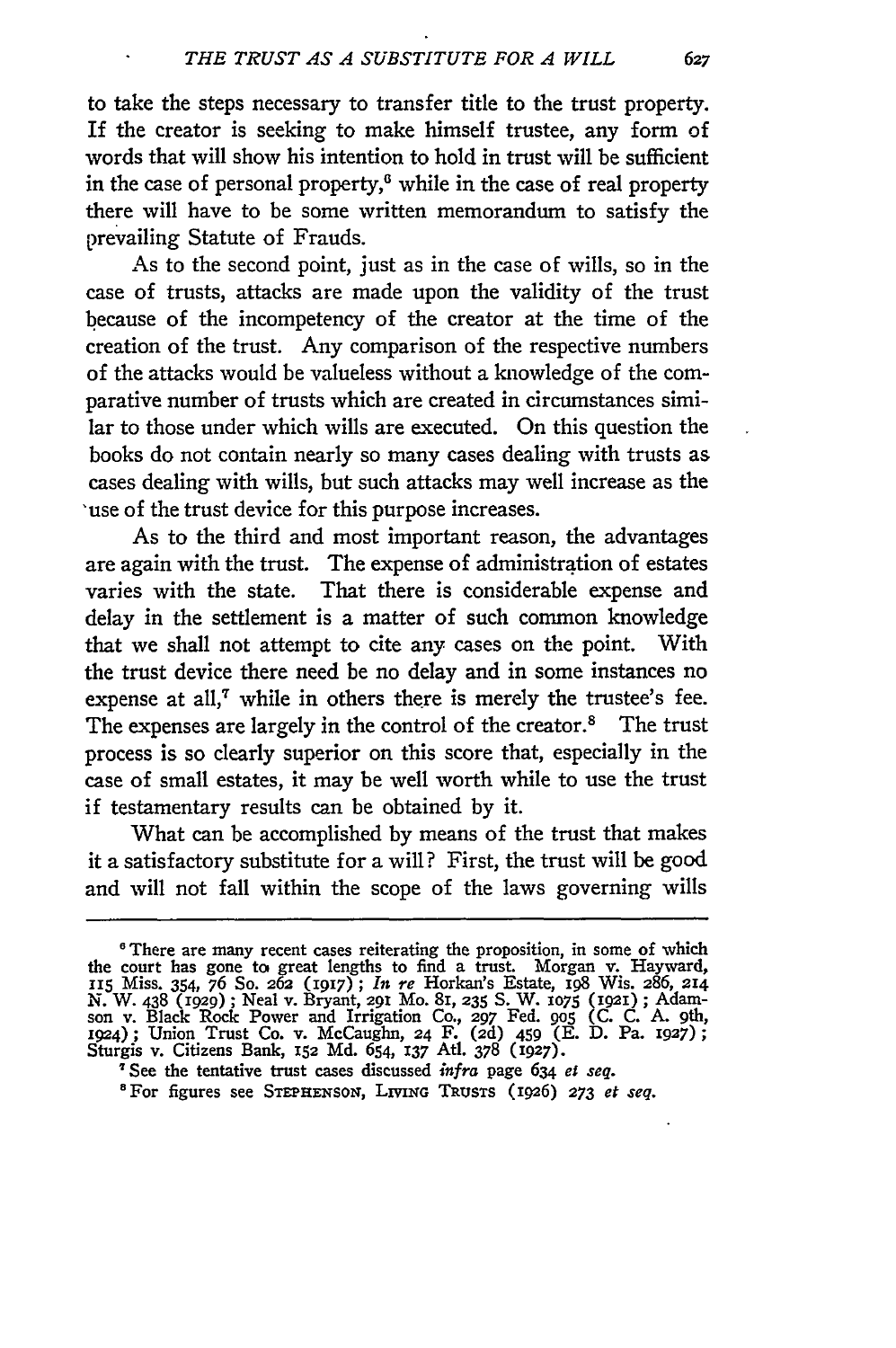'when the grantor creates a trust with the beneficial interest in himself for life, remainder over to another.<sup>9</sup> In such a case, however, the grantor has created an estate in the remainderman at the time of the declaration of the trust. In one sense it is like a will, in that the remainderman comes into possession, in the lay sense of the term, at the death of the creator of the trust. On the other hand this disposition is not ambulatory. That the estate vests in the transferee and the creator cannot, like a testator, change his mind at any time before his death, is an elementary proposition. <sup>10</sup>

Suppose, however, that the creator reserves the power to revoke at any time before his death. The mere reservation of this power will not make the instrument testamentary and therefore subject to the statute.<sup>11</sup> In fact the omission of such power has caused voluntary settlements on trust to be set aside on the ground of mistake.12 We now have a situation where the *cestui's* hold on the property is very little, if any, better than that of the expectant devisee or legatee whose devisor has not yet died, and the creator's power of changing his mind and undoing what he has done is closely akin to the power of one who has framed a will to revoke it.

But the creator may go further. Suppose he does not care to revoke the trust in its entirety. He may not only reserve the life interest and the power to revoke in whole, but he may also reserve the power to alter or amend the trust,<sup>13</sup> or the power to recall either a part or the whole of the trust at any time,<sup>14</sup> or the

Garnsley v. Mundy, **24** *N.* J. **Eq.** 243 (1873).

'3Jones v. Old Colony Trust Co., **251** Mass. **309,** 146 *N.* E. 716 (1924); Roche v. Bricldey, **254** Mass. 584, **15o N.** E. 866 **(1926) ;** Allen v. Hendrick, *supra* note **9.**

' 4 Jones v. Old Colony Trust Co., *supra* note **13;** Roche **v.** Brickley, *supra* note **13;** Allen **v.** Hendrick, supra note 9. In Keck v. McKinstry, **221 N.** W. **851** (Iowa, 1928) the creator also reserved the right to appoint new trustees.

<sup>&</sup>lt;sup>9</sup> In addition to cases cited in Scorr, Cases on Trustrs (1919) 215, n. 1, see McGillivray v. First National Bank of Dickinson, 56 N. D. 152, 217 N.<br>W. 150 (1928); Allen v. Hendrick, 104 Ore. 202, 206 Pac. 733 (1922); Nat 586 **(1925).**

**<sup>&#</sup>x27;o** PERRY, TRusTs **(7th** ed. 1929) § io4.

<sup>&</sup>lt;sup>11</sup> The cases are collected in Scorr, *loc. cit. supra* note 9. Most of the cases subsequently discussed reiterate this.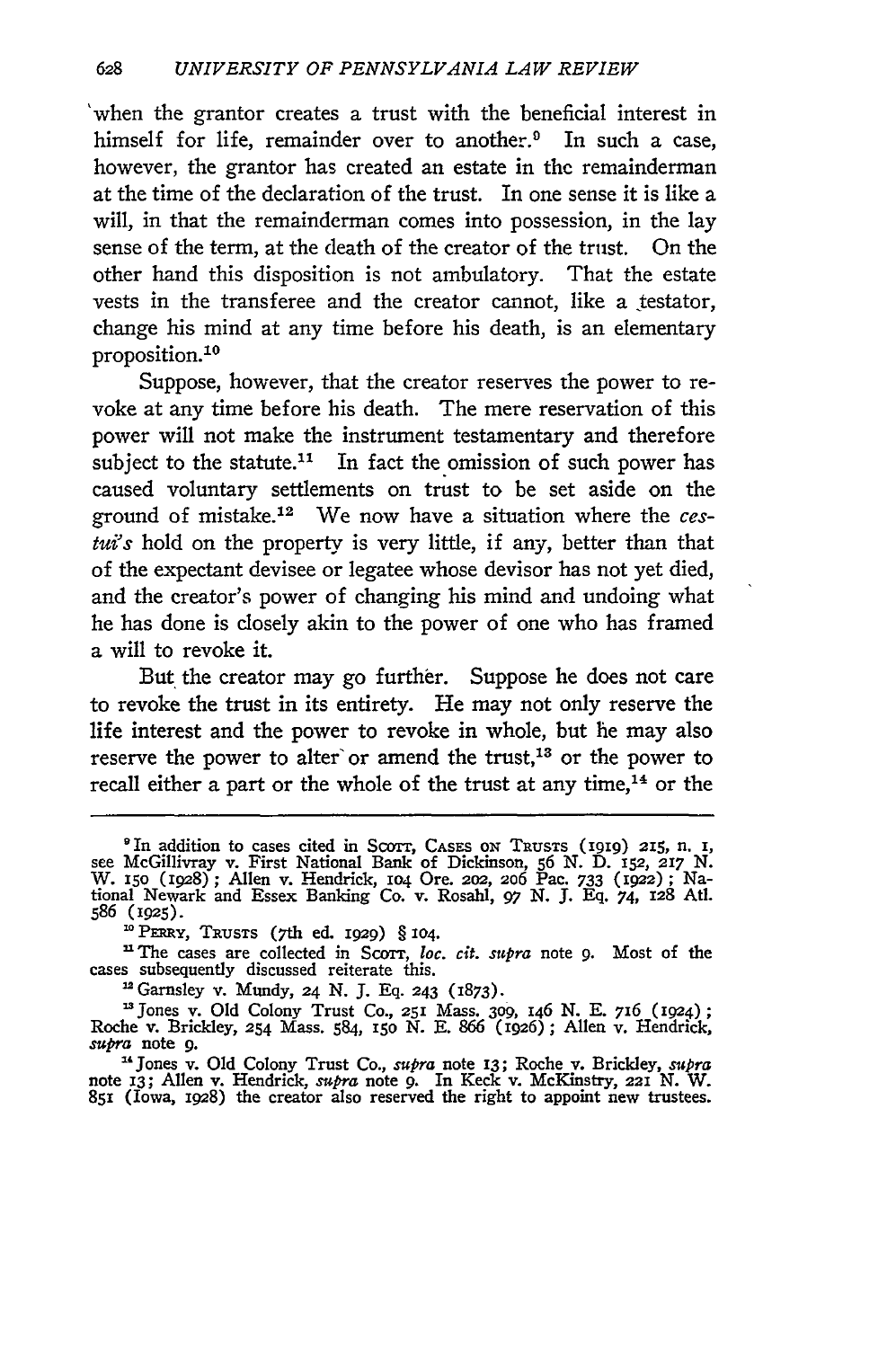power to change the beneficiaries.<sup>15</sup> He must, however, expressly reserve the power to revoke in whole or in part, since the power to revoke the entire trust does not carry with it the power to revoke in part.<sup>16</sup> With respect to the power of revocation there seems to be little reason for the distinction drawn in *Warsco v. Oshkosh Savings and Trust Co.7* between a case where the creator has reserved the right to revoke in whole or in part and where he has provided that the trustee shall on demand "pay any . . . of the moneys . . . derived from the said certificate of deposit" to the creator. In substance they are the same and should be treated alike. The Wisconsin court considered such a trust, however, testamentary. The situation is now one where the creator may use as much of his property as he desires during his life, the remainderman getting its practical enjoyment at his death. The remainderman will have an estate of very little practical value during the creator's life. It would rarely be salable because of the strings attached to it. The creator, however, is perhaps not so completely an owner as before, for he must, according to some of the cases, be careful not to retain such control over the trustee as to make him simply an agent.<sup>18</sup> The test as to what constitutes enough control to make the device an agency is not, according to *Jones v. Old Colony Trust Company,'"* the same as that used in determining whether a business organization is a business trust or a joint stock company. It would apparently take more control on the part of the creator to make it an agency than it would on the part of the purported *cestuis* of a business trust to make the latter a joint stock company. According to *McEvoy v. Boston Five Cent Savings Bank,20* however, the trustee's powers, in order to create more than a mere agency relationship, must be more than

'McEvoy v. Boston Five Cent Savings Bank, **201** Mass. **50,** 87 N. E. *<sup>465</sup>*(igog); Stoddard v. Eaton, **22** F. **(2d)** 184 (D. Conn. **1927);** Hale v. Joslin, **134** Mass. **310** (1883); Nutt v. Norton, **142** Mass. 242, 7 N. E. **<sup>720</sup>** (886) ; Stratton v. Athol Savings Bank, **213** Mass. 46, *99* N. E. 454 (1912); Russell v. Webster, **213** Mass. 491, ioo N. E. 637 (1913).

*" Supra* note **13,** at **309,** *146* N. **E.** at **717.**

*" Supra* note **i8.**

**I** Siter v. Hall, 220 Ky. 43, 294 S. V. 767 **(1927);** Wilcox v. Hubbell, **197** Mich. 21, 163 N. W. *497* (1917).

<sup>&</sup>lt;sup>14</sup> National Newark and Essex Banking Co. v. Rosahl, *supra* note 9.<br><sup>17</sup> I83 Wis. 156, 196 N. W. 829 (1924).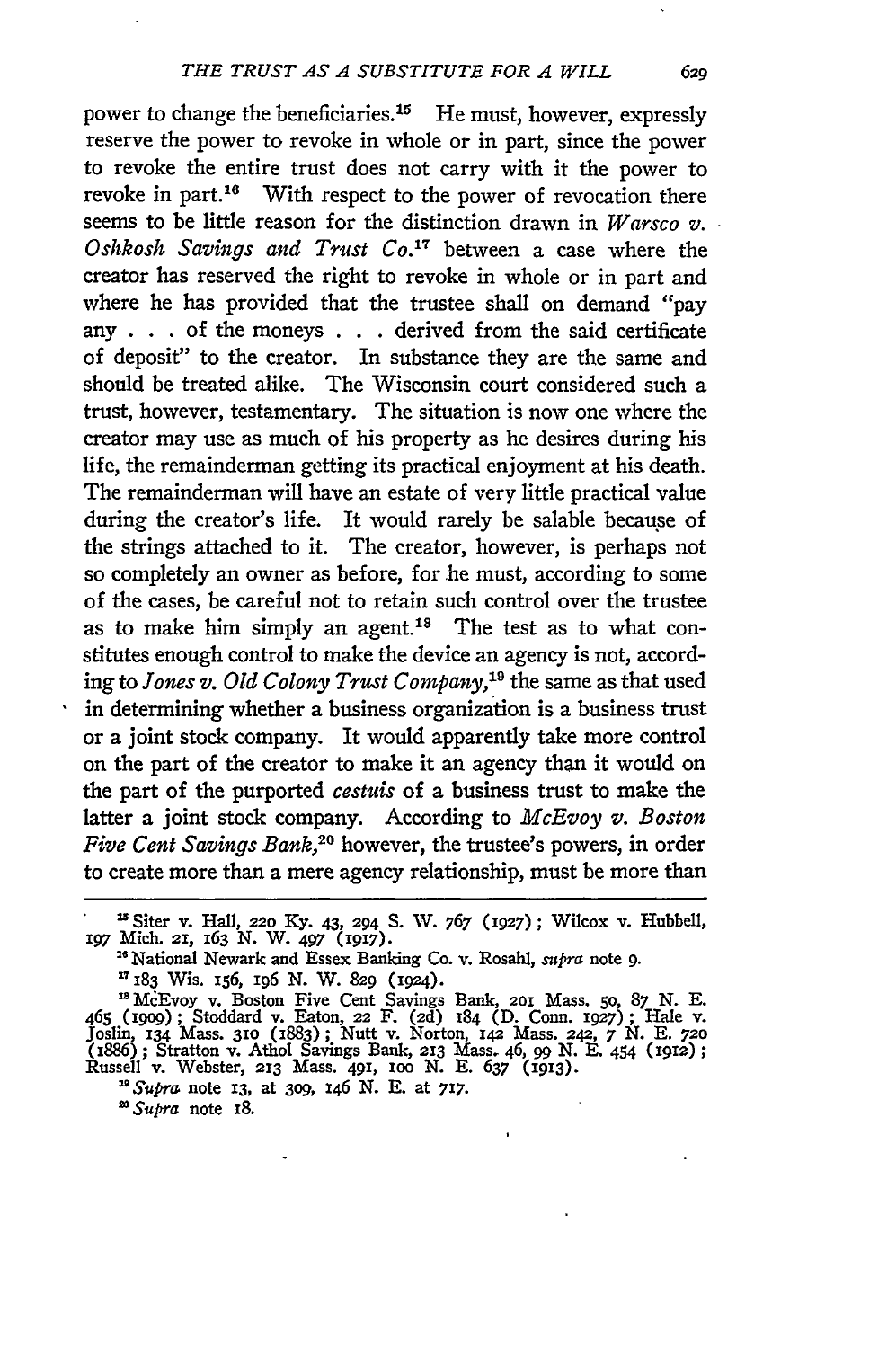simply to collect and pay over the trust fund in whole or in part to the creator whenever and however he wants it. In *Union Trust Company v. Hawkins 21* the court considered the trust company an agent, because all investments had to be submitted to and approved by the creator, whose decision was to be final. The court thought that this fact, plus the fact that on the death of the creator all the trust property should pass to and become the property of her personal representatives, made the disposition testamentary. In *Keck v. McKinistry* **22** it was held rot fatal that the creator reserved the actual management of the property during his life, the trustee's active duties beginning on his death. In *Jones v. Old Colony Trust Company* the trustee was to hold, manage, invest, and reinvest in its sole discretion, and to pay over the fund to the intestate during her life, and at her decease to liquidate or distribute it among numerous nained beneficiaries. The case is distinguished from the *McEvoy* case in that the trustees had ostensible control of the property. However, since the creator may take back any portion or the whole of the property and may alter or amend the terms of the trust, there is little doubt about his ultimate control, for, if the trustee does not do as he says, the settlor may revoke the trust and create a new one with compliant trustees. There is a suspicion that *Jones v. Old Colony Trust Company* represents somewhat of a change in heart on the part of the court. In *Warsco v. Oshkosh Savings and Trust Co.*,<sup>23</sup> in holding an attempted trust testamentary in which the creator had transferred a certificate of deposit to the trustees upon trust, with provisions that the trustee should pay over to him upon request any of the money derived from the certificate of deposit, without the consent of the remainderman, the court considered that if the creator called for the money he would not be revoking the purported trust, but merely requesting its enforcement, and that with such a control the party named as trustee was simply an agent. Bearing in mind these cases, and taking care to use the language of revocation and to give the trustee some duties, it seems possible in most states to create a trust which will be in substance as

**<sup>16</sup>I N. E.** 548 (Ohio, **1927).**

*<sup>&#</sup>x27;Supra* note **14.**

*<sup>&#</sup>x27;Supra* note **17.**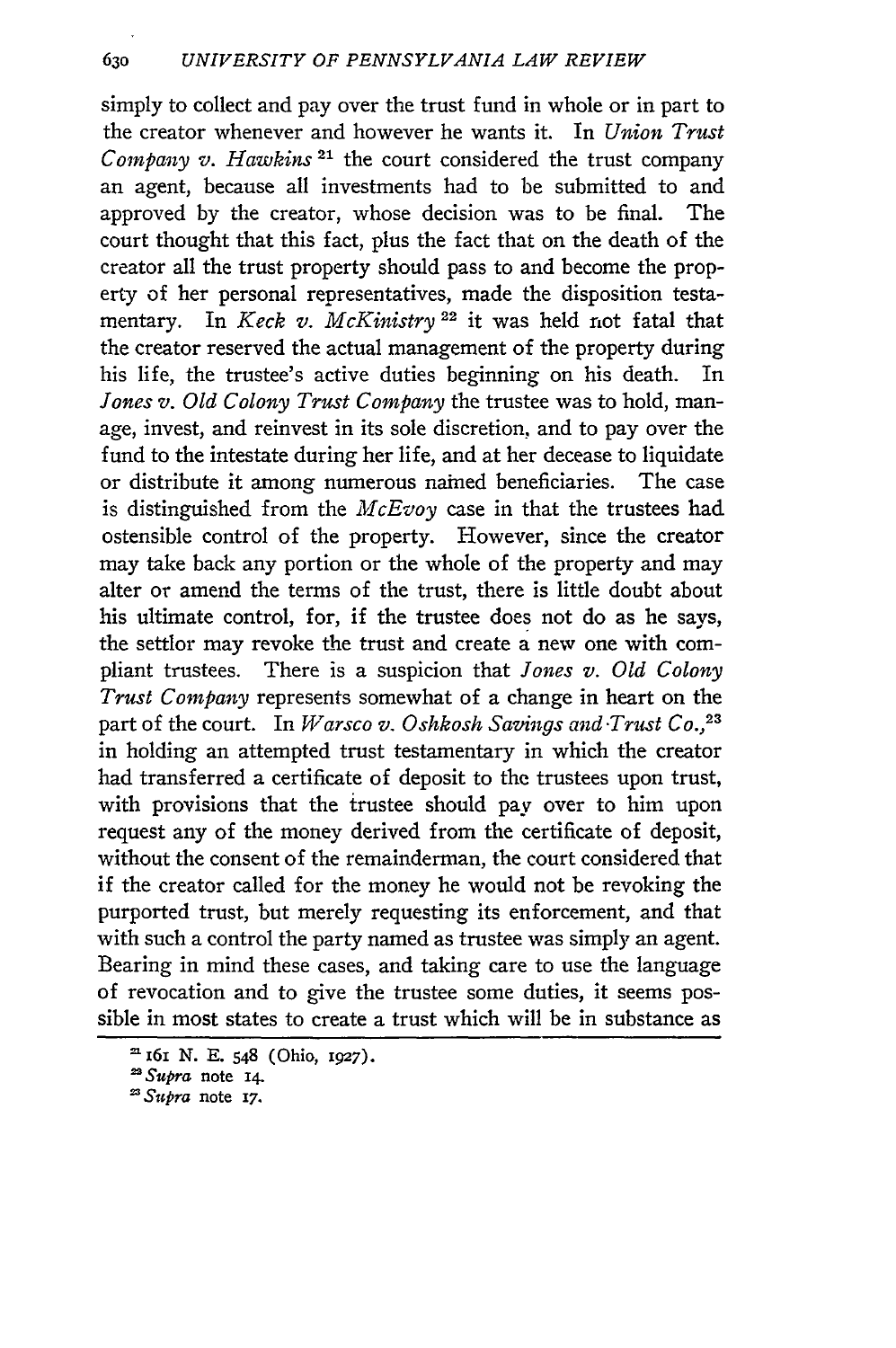ambulatory as a will, in that the creator will be able to do practically as he pleases with the property until the day of his death, and prior to that time the remainderman has a vested right only in form. On the creator's death he comes into enjoyment like the beneficiary under a will.

McEvoy *v. Boston Five Cent Savings Bank* 24 has caused some confusion. Upon casual inspection it may convey the idea that there are limitations on the extent to which the power of revocation may be used. In *McGillivray v. First National Bank 25* the court apparently so understood the case. But *Jones v. Old Colony Trust Co.26* shows that it does not make the disposition testamentary to reserve unlimited powers of revocation.

Another limitation is also suggested in the following passage from *McEvoy v. Boston Five Cent Savings Bank:* **<sup>2</sup> 7**

"But if it be thought that this view of the construction and necessary legal effect of the instrument is too favorable to the claimant, the exceptions must be overruled on the ground that the evidence justified a finding by the trial judge that the paper was intended as a mere testamentary disposition of property, and not as a creation of a trust for any other purpose, and that therefore there was no error of law in the finding."

In *Jones v. Old Colony Trust Co.*,<sup>28</sup> which, as we have noticed, permits a trust revocable in whole or in part where the creator retains a life interest, the court did not discuss this proposition; but again in *Roche v. Brickley,29* a case in which the creator left no will and no property at death other than the property which had been put in trust, this paragraph appears:

"The judge has found that there was no violation of the statute of wills. The fact that 'the plaintiff conveyed only a small portion of her property by the trust agreement' does

*2GSupra* note **13.**

<sup>&</sup>lt;sup>24</sup> Supra note 18.

**<sup>&</sup>quot;** *Supra* note 9, at **157, 217** N. W. at 153; also Warsco v. Oshkosh Savings and Trust Co., *supra* note **17;** Union Trust Co. v. Hawkins, *mtpra* note **2L.**

*SSupra* note **i8,** at **55,** *87* **N. E.** at 466.

*Supra* note **13.**

<sup>&</sup>quot; *Supra* note **13,** at **588, i5o N. E.** at **868.**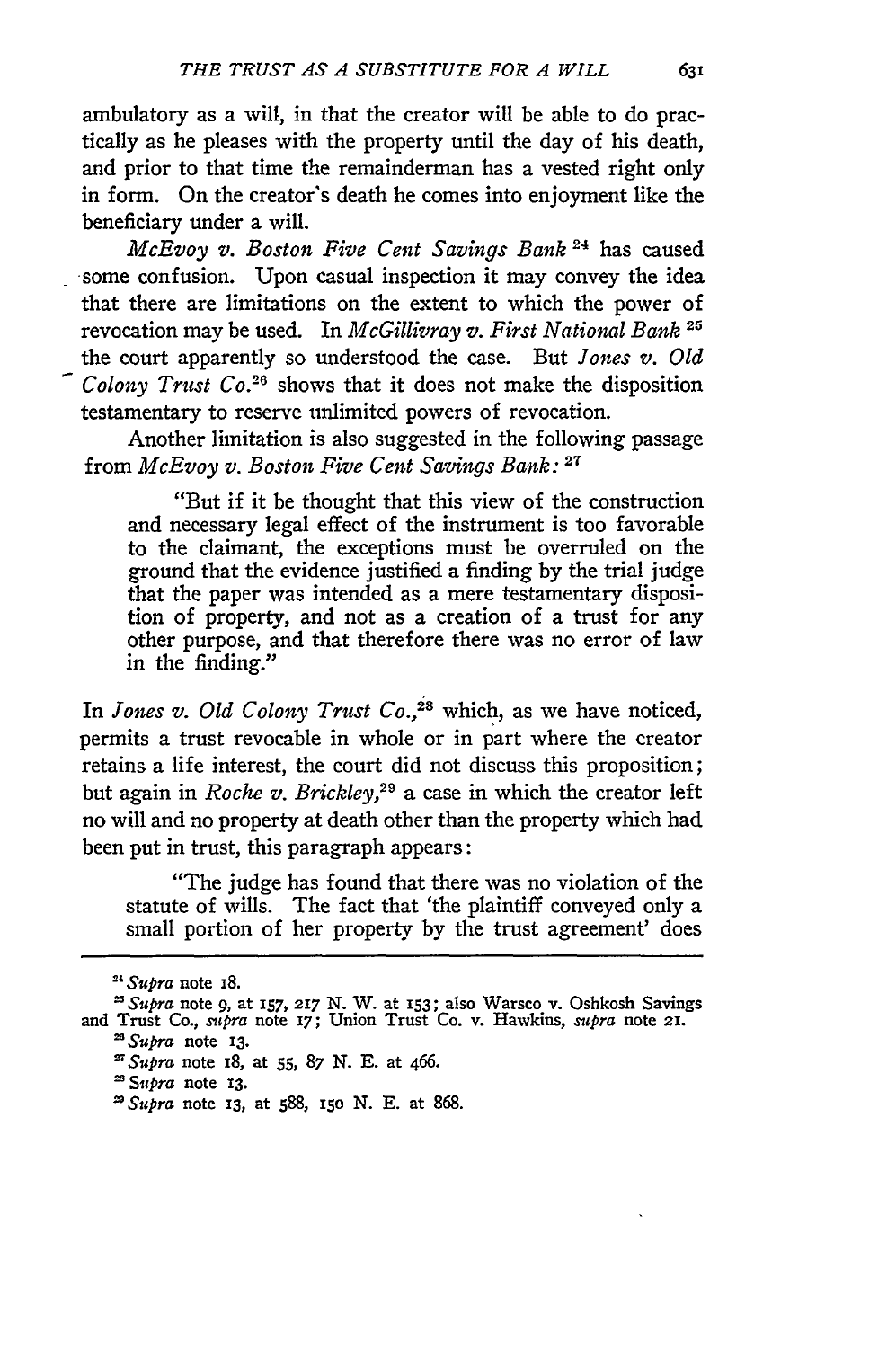not of itself establish that the conveyance was not testamentary and so not in violation of the statute of wills. A conveyance may be bad because of such violation, although it does not dispose of all one's property. But taken in connection with other facts, especially that the gift takes effect on the execution of the trust instrument, the fact that a small part only of the donor's property is affected is persuasive that the instrument is not testamentary. The first contention fails."

If it is admitted that a trust may be created in which the creator may reserve these rights, it seems foolish to try to set up a rule that he shall not do it to "violate the statute of wills". Does the court mean **by** this that he must not use the trust for the purpose of getting the benefit of a testamentary disposition without making a will? The Illinois Supreme Court is probably correct in *Patterson v. McClenathan* **30** in saying that most trusts in which a life estate is reserved to the creator are undoubtedly created in order to avoid making a will. It is hardly conceivable that Massachusetts would consider such a trust testamentary and void unless it complied with the Statute of Wills, no matter what the motive of the creator was. If it is conceded that trusts revocable in whole or in part can be created, why should it make any difference that the creator is using it in preference to leaving his property **by** will because of the disadvantages of the latter method? If the policy that surrounds the testator with safeguards of formality and the probate court is applicable at all, it seems applicable in all cases where the power to revoke is involved. In fact it would seem applicable where the trust is for the creator for life, remainder over on his death.<sup>31</sup> Suppose one of sound mind, believing that he will die within a few days, should, in order to avoid the expenses of administration, make an outright, unconditional gift of all his property after paying all his debts and providing for burial expenses, etc. Would such a conveyance violate the Statute of Wills? If not, the use of the trust, another well known method of conveyancing of ancient lineage, should not be so treated just

**W 296 Ill. 475, 129 N. E. 767 (192i).**

**<sup>8</sup>** *Contra:* Bogert, *Recent Developments in the Law of Trusts (I929)* **23 IL.** L. **Rnv.** 749, at *757.*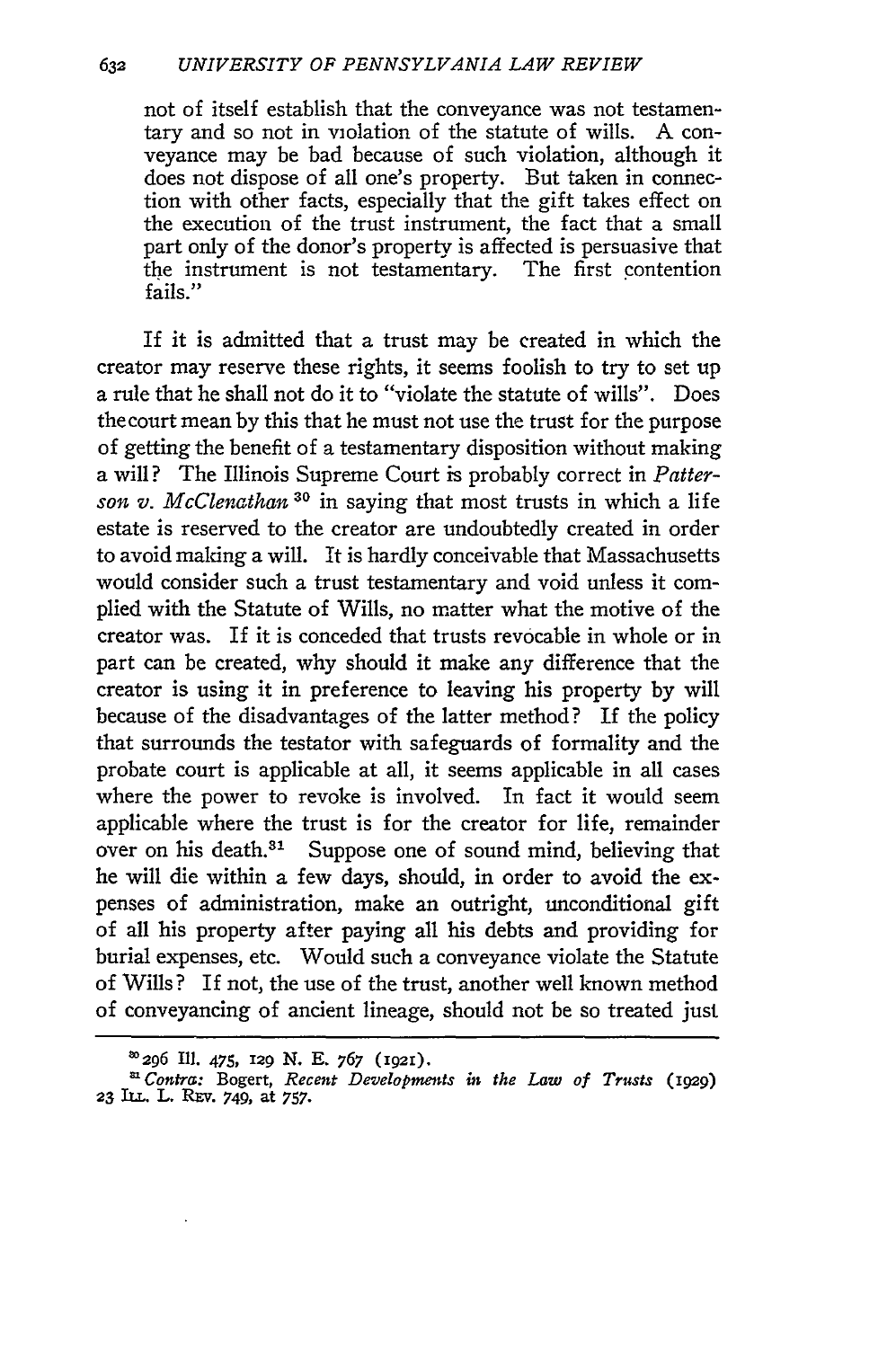because the creator intentionally uses that method in place of a will in order to get many of the results that would be achieved by a will.

There is no intimation in the statute of **1540,32** which restored the power to devise freeholds, nor in any of its successors, that they were designed to do away with trusts. If the spirit of these acts is violated by trusts which are created to avoid making a will or dying intestate, it is equally violated by outright gifts for this purpose. The only thing to be said against the trust is that it is much more efficient for this purpose, being more valuable in that respect than a gift *causa nortis* in that it can be made without reference to the near approach of death.

Having set up a device that is very effective for this purpose, by deciding that a trust may be revoked in whole or in part, or amended, altered, etc., it is absurd to say that it must not be used for the very purpose that led to its creation and for which it is well adapted.

Reverting to the case of *Roche v. Brickley* we find the court saying that the creator's intention in creating the trust was to place "her property in such a way that her husband would not share in its distribution on her death." **33** In other words, she is using the trust to get the advantages of a will without one of its disadvantages; namely, that if she left a will she could not deprive her husband, of a share in the property disposed of therein. Though she did this long before her death and at a time when she had some property other than that which she put in trust, and therefore probably did not make a conveyance in fraud of creditors, a more likely case for finding that the settlor has created a trust in "violation of the statute of wills" is not likely to arise in Massachusetts.

While such a trust should not be condemned as testamentary, it does not follow that the creator of the trust may accomplish all that he sets out to do. For example, trusts which effect testamentary results do not thereby escape the Federal Estate Tax.<sup>34</sup> At

*<sup>&</sup>quot;Supra* note 4. *Supra* note **13,** at 586, **i5o N. E.** at 867.

See Reineke v. Northern Trust Co., **278** U. **S. 339,** 49 **Sup.** Ct. **123 (1927),** where the testator reserved the power to revoke, alter, or amend the trust, for the latest Supreme Court pronouncement on the subject.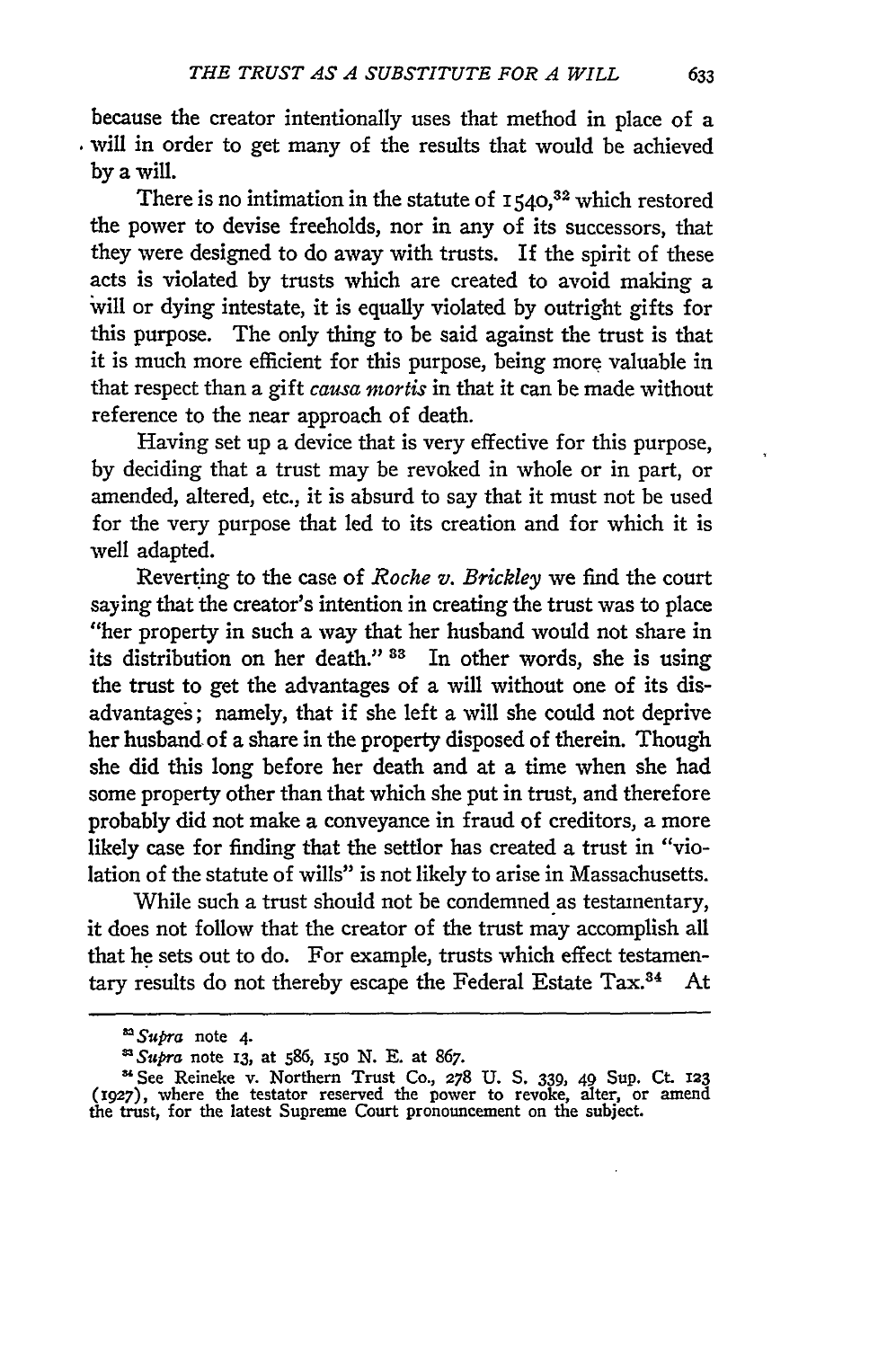first glance it might seem that the creator should not be able to use it to deprive his wife or children of property of which he could not deprive them by will. Since, however, he is allowed to do this by gift, it seems logical that he should be able to do so by trust, and so the court held in *Sturgis v. Citizens National Bank,35* and likewise, with the spouses reversed, in *Roche v. Brickley*.<sup>36</sup> Certainly he should not be able to use it to defraud creditors. Query whether the creditors should not have been allowed to get at the property in *Roche v. Brickley,* where the settlor created a trust with all the necessary strings for pulling the property back for her own enjoyment, and where at her death nothing was left for her creditors. It is true that at its creation the court found she had no creditors and had other property besides the portion put in trust. The *Roche* case, when all the facts are considered, indicates little likelihood that the trust will be declared bad for the reason that it "violates the statute of wills".

Thus far cases have been discussed wherein the trustee is not the creator of the trust. In such a case it appears that the only safe thing to do is to give the trustee real duties to perform. It remains to be seen how much further the process may go. Suppose the creator makes himself trustee with a beneficial interest in himself for life and power to revoke the trust in whole or in part. Will such a trust be testamentary? In this event the creator would have all the powers that the creator retained in *McEvoy v. Boston Five Cent Savings Bank,37* and the trust would logically be held bad in Massachusetts. In *McGillivray v. First National Bank* **3s** the court, in refusing to find a trust on the slender evidence in the case, was fortified in its decision by the fact that the grantor would be also the trustee and could do everything she desired with the deposits while she was alive. At least in one class of cases many courts have gone that far, or perhaps somewhat further. In bank deposit cases many courts have adopted the so-called "tentative trust doctrine". The court which first laid down the doctrine stated it as follows:

*<sup>&#</sup>x27;Supra* note **6.**

*<sup>&#</sup>x27;Supra* note **13.**

*<sup>&#</sup>x27;Supra* note **I8.**

*<sup>&</sup>quot;Supra* note 9.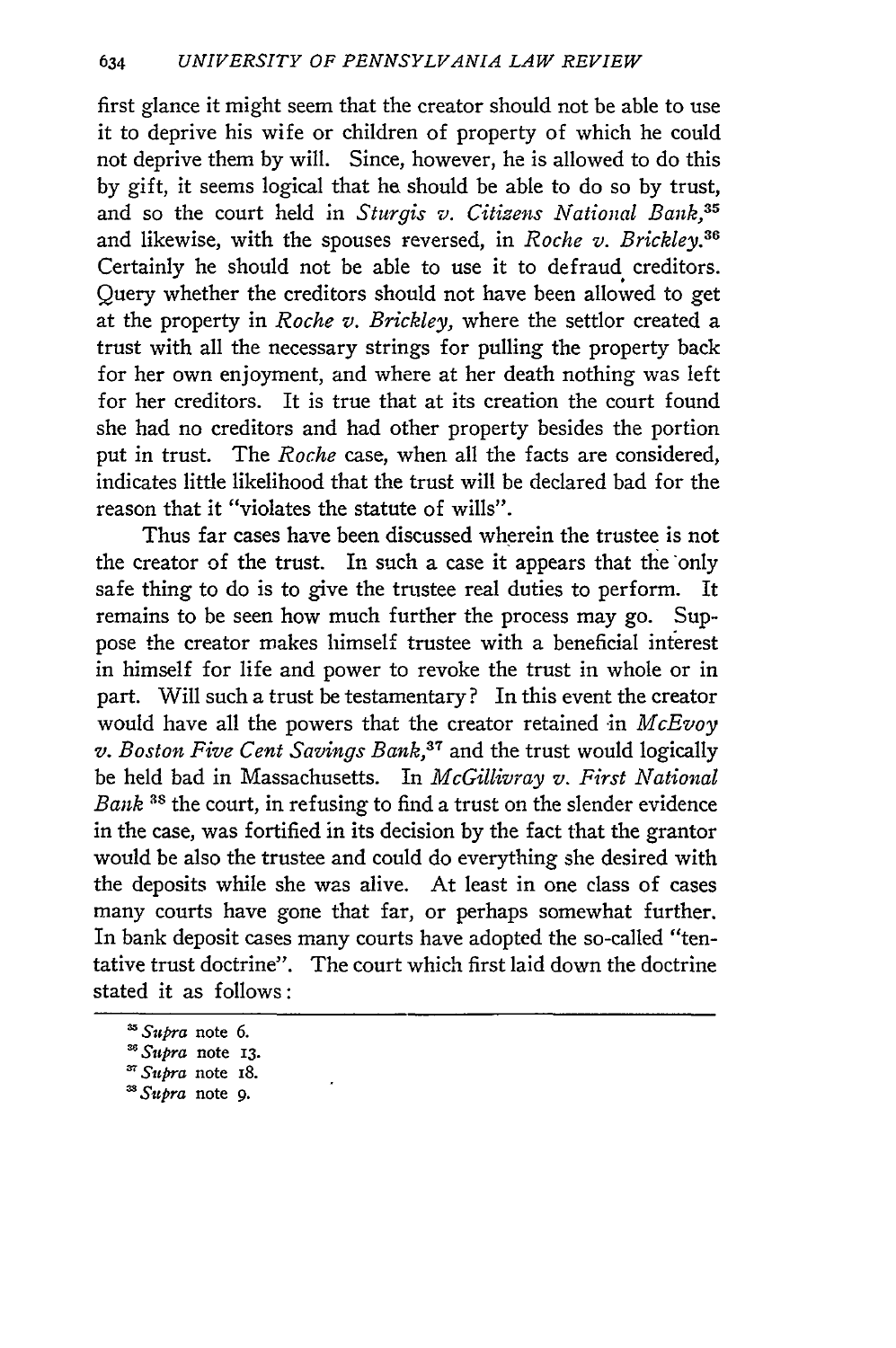"A deposit by one person of his own money, in his own name as trustee for another, standing alone, does not establish an irrevocable trust during the lifetime of the depositor. It is a tentative trust merely, revocable at will, until the depositor dies or completes the gift in his lifetime by some unequivocal act or declaration, such as delivery of the pass book or notice to the beneficiary. In case the depositor dies before the beneficiary without revocation, or some decisive act or declaration of disaffirmance, the presumption arises that an absolute trust was created as to the balance on hand at the death of the depositor." **39**

Under this doctrine the depositor, without expressly reserving the power to revoke, may draw out and use as much of the deposit for himself as he may choose during his life, and at his death the beneficiary may draw out the balance. It seemed revolutionary at the time the decision was made, and it was criticized as judicial legislation. In an article by Wilbur Larremore,<sup>40</sup> in which such criticism was made, appears the following justification:

"On the other hand as a piece of constructive legislation the decision could hardly be too highly praised. It effectuates a custom which has grown up among the humbler class of people who, in placing their money on deposit for other persons, often intend to retain the right to use it, principal as well as interest, during life, but that whatever remains at the time of death shall go to the *cestuis que trust.* Under the law as it stood the estates of depositors, who as trustees had drawn money from accounts, would be liable to refund the same to the *cestuis que trust.* The validation of the business custom in question seems so unobjectionable, indeed so desirable, that the writer has on various occasions advocated the enactment of a statute on just the lines laid down in the Matter of Totten. He did not believe that the court would venture upon such a radical innovation and it is difficult to justify it as an exercise of judicial power."

The desirability of the doctrine and the fact that the bankers favor it have led to some legislation.

It is not an extreme step to imply a power to revoke. If the

635

<sup>&#</sup>x27;Matter of Totten, **179 N.** Y. **112,** 125, **71 N. E.** 748, **752** (19o4).

<sup>&#</sup>x27;Larremore, *Judicial Legislation* (i9o5) 14 YALE L. **J.** 312, **315.**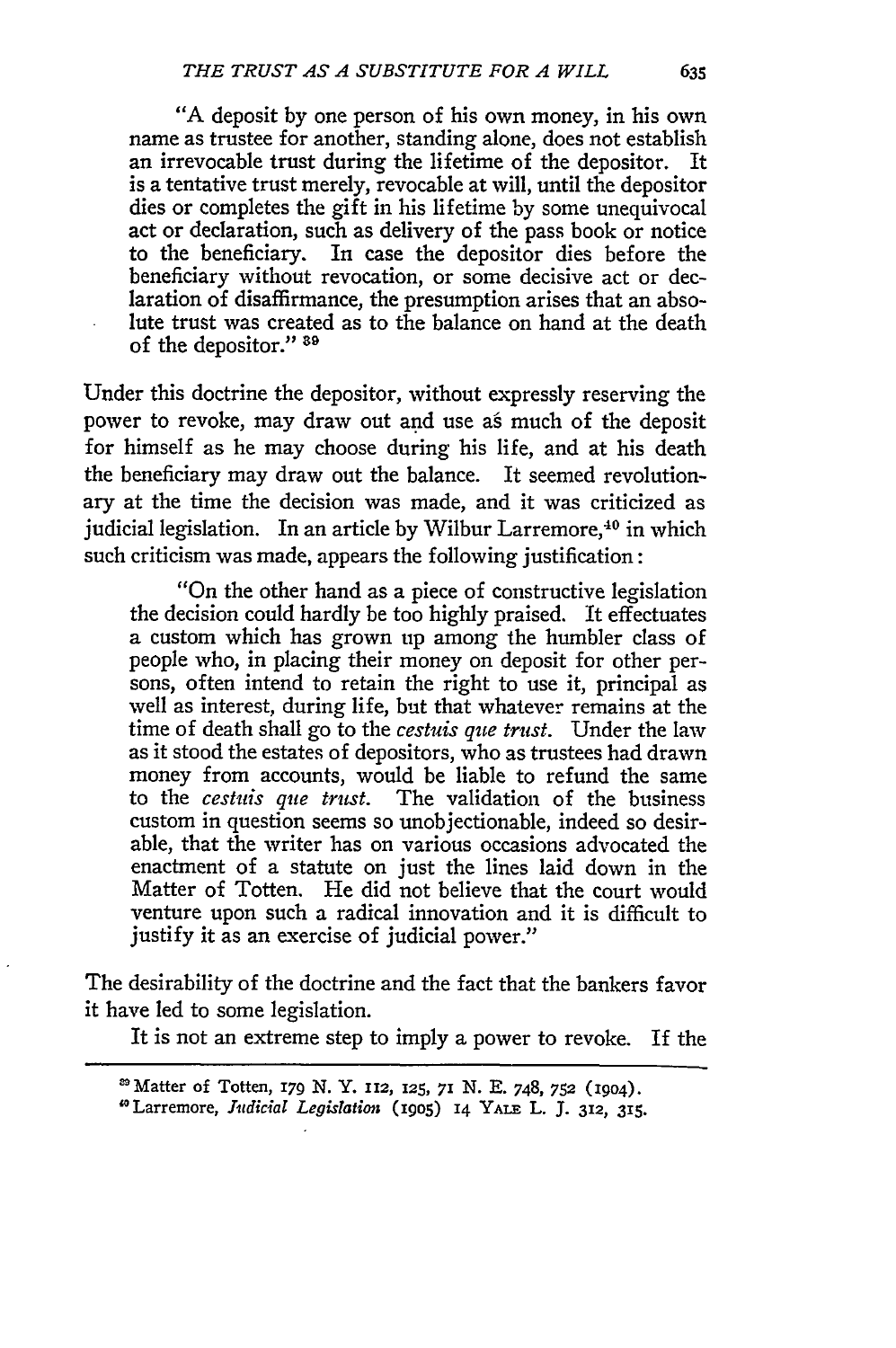depositor intends a trust at all, it seems rather clear that he intends a revocable trust. It is also true that he perhaps intends to "violate the statute of wills"; in other words, to escape the inconveniences of making a will and the consequent expenditure of money in administering. But should that be fatal? The creator's control of the property in such a case is absolute, and it may be questioned whether it is justifiable to take the step taken by the New York court. It is not likely that the state which decided *McEvoy v. Boston Five Cent Savings Bank* 41 will take this view. New Jersey,<sup>42</sup> Maine,<sup>43</sup> and perhaps North Dakota<sup>44</sup> have disapproved of the doctrine. Minnesota,<sup>45</sup> Kentucky,<sup>46</sup> Maryland,<sup>47</sup> and probably California<sup>48</sup> approve the doctrine.

In *Allen v. Hendrick*<sup>49</sup> a father endorsed and delivered to his son two time certificates of deposit made payable to the order of the father. The following letter was sent to the son: "Dear Son: Will send two deposit checks you will keep safely for me in case I come to need any part or all of them and if I never need them they are yours when I am done with them." There was other evidence that the grantor intended the son to have the property when he died. The court thought this created a trust revocable in whole or in part. While the father's control here is perhaps not so great as in the tentative trust case, it shows how far the courts will go in giving effect to trusts which may work as effective substitutes for wills.

Another method of using the trust to effect the same result as a testamentary disposition of property was that successfully

- "McGillivray v. First National Bank, *supra* note **9,** at 161, 217 N. W. at **157;** Eschen v. Steers, Io F. **(2d)** *739* **(C.** C. A. 8th, 1926).
- 'Walso v. Latterner, **140** Minn. 455, 168 N. W. 353 (i918), *aff'd* <sup>143</sup> Minn. 364, **173** N. W. 711 (1919).

"Schauberger v. Tafel, **202** Ky. 9, 258 **S.** W. 953 (924).

' <sup>7</sup> Milholland v. Whalen, 89 Md. 212, 43 Atl. 43 (1899); Sturgis v. Citi- zens National Bank, *supra* note 6. **.** Estate of Seiler, 176 Cal. 771, **170** Pac. 1138 (1917); rehearing denied,

*"Supra* note 9.

*<sup>&</sup>quot;Supra* note 18.

<sup>&#</sup>x27;Nicholas v. Parker, 71 N. J. Eq. 777, 61 AtI. 267 **09o5).** In Fiocchi v. Smith, **97** At]. **283** (N. J. Eq. I916), the New Jersey court applied the New York rule to a New York trust.

<sup>&</sup>lt;sup>43</sup> Cazallus v. Ingraham, 119 Maine 240, 110 Atl. 359 (1926).

<sup>&</sup>lt;sup>48</sup> Estate of Seiler, 176 Cal. 771, 170 Pac. 1138 (1917); rehearing denied, 176 Cal. 775, 179 Pac. 389 (1918).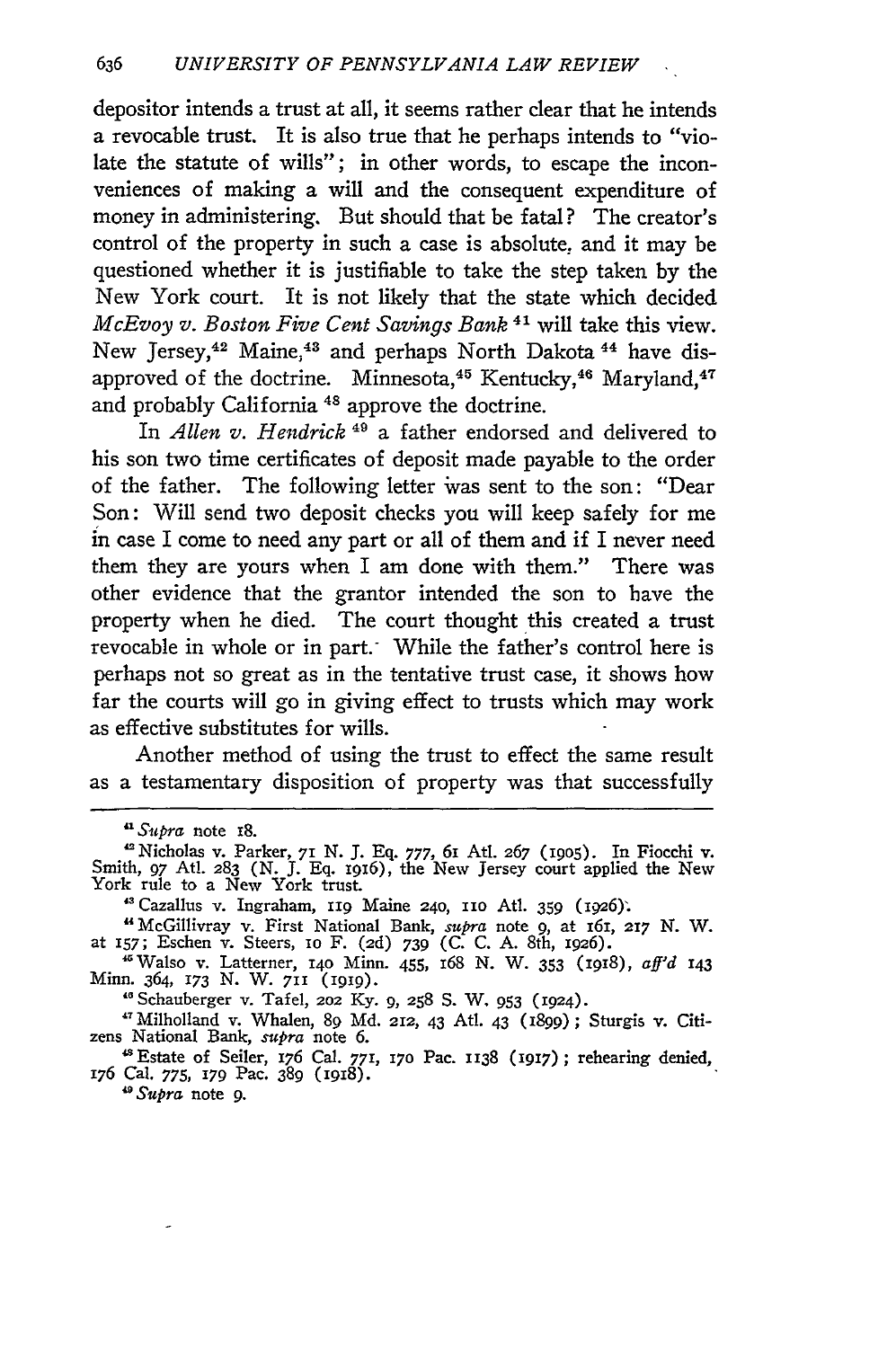taken in *Milholland v. Whalen.50* The creator deposited money in a bank in her own name "in trust for herself and Mary Whalen, widow, joint owners, subject to the order of either; the balance at the death of either to belong to the survivor". The bank book was retained **by** her, and no notification was given to the *co-cestui.* The depositor drew on the fund at different intervals. The court -held that a valid trust was created, and, on the death of the depositor Mary Whalen got what remained of the fund. This case is an interesting contrast to a preceding case in the same volume between the same parties, *Whalen v. Milholland*.<sup>51</sup> The difference was that in the preceding case the depositor, Elizabeth O'Neill, made deposit as follows: "Elizabeth O'Neill and Mary Whalen. Payable to the order of either or the survivor." Here since the deposit was not made with apt words for creating a trust, the gift failed because there was no delivery of the pass book. The use of the words "in trust" or similar words is thus very essential to successful results. For a similar case see *McCullough v. Forrest.5 "*

If the tentative trust doctrine is to stand, should not an owner of property be able to create a similar trust with reference to any of it, making himself a trustee of the property for life with ample powers of revocation reserved? Under such a trust his power of control of his property is absolute. A perfect substitute for a will is then found. The apparent objection is that this has dispensed with all need of a will and laws governing the administration of estates. The answer to this, perhaps, is to let those who desire their property safeguarded use the will, or die intestate without creating a trust, and permit others who prefer the trust to use it. Where the device contravenes some sound policy of the law, let the legislature speak.

At present it is not clear whether the courts which approve 'the tentative trust doctrine would apply it to trusts of other kinds of property. In *Ambrosius v. Ambrosius,53* which went up to the

**3239** Fed. 473 (C. C. A. **2d,** 1917).

*I' Supra* note 47.

**<sup>1189</sup> Md.** i99, **43** Ati. 45 (1899).

<sup>284</sup> N. J. **Eq.** ioi, 92 Ati. 595 **(1914).** For a collection of cases on this point see McGillivray v. First National Bank, *supra* note **9.**